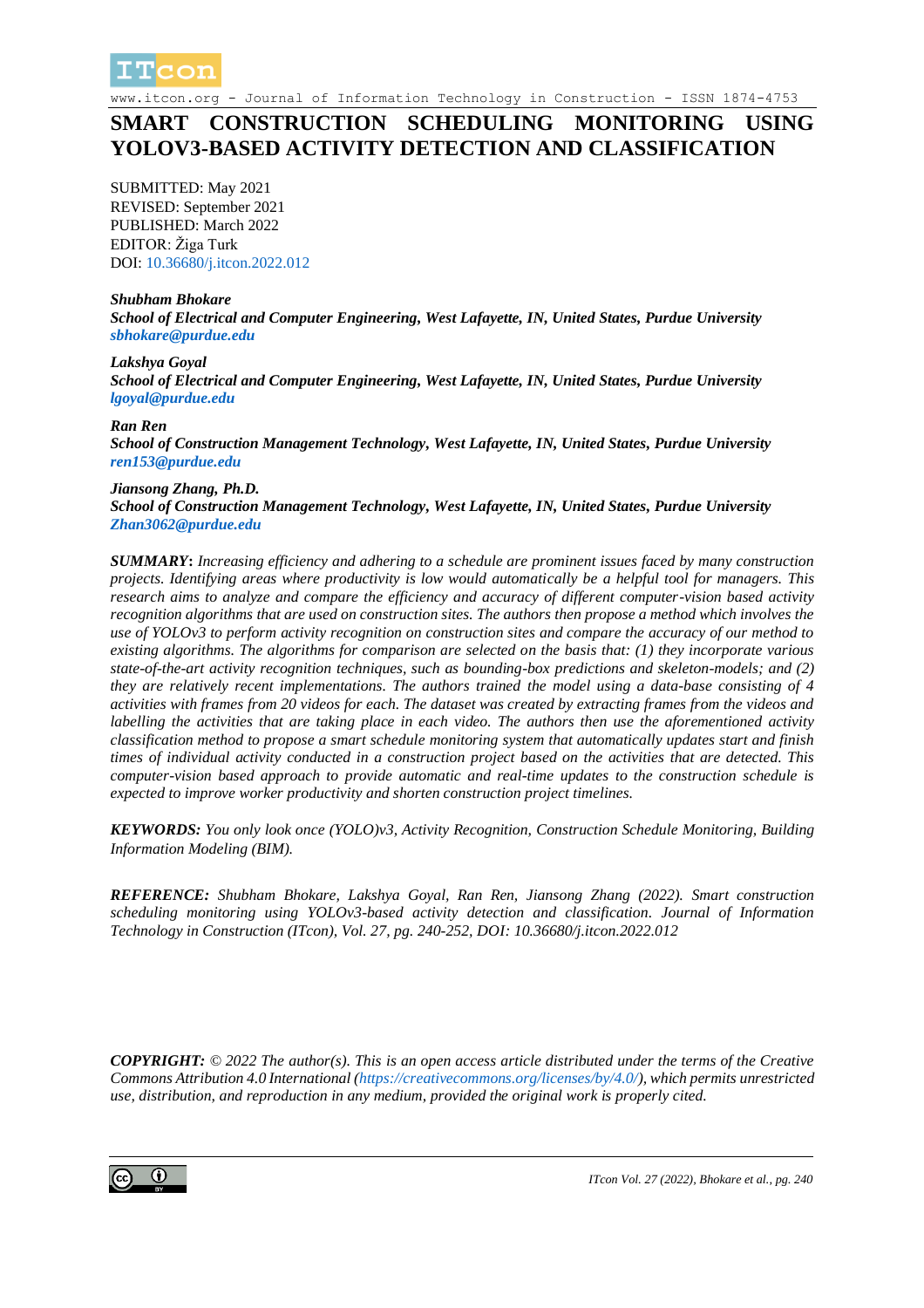# **1 INTRODUCTION**

One of the biggest challenges faced by construction projects is staying on schedule. Construction projects are often behind schedule. A study in Nepal found that the mean actual duration to complete about 50% of the construction projects was 24.7 months, whereas the planned average duration was 15.2 months for 75% of the projects (Mishra and Bhandari 2018). These types of delays cause a project to be severely behind schedule and lead to high costs and negative economic impacts. There are many aspects of a project that can cause these delays, such as unrealistic contract durations, the contractor's financial problems, poor labour productivity, project size, the delay of material delivery to site, design changes, and weather, among others (Mpofu et al. 2017; Abbasi et al. 2020; Agyekum-Mensah and Knight 2017; Durdyev et al. 2017; Alwi and Hampson 2003). In terms of a successful project, although there are many factors from human aspect that could contribute to a project, such as trades' skill, and distribution of labor, one of the largest contribution comes from the human aspect is labour productivity of the construction workers on the site (Mpofu et al. 2017). Not only that, this labour cost could account for 33-50% of total project costs (Gouett et al. 2011). Therefore this is the area this research focuses upon. Being able to improve productivity and efficiency in this area can help construction projects save a lot of time and money. Worker productivity is difficult to track, measure and record, but that is the first step towards finding ways to improve it. The authors argue that firstly there needs to be a way to identify where productivity is low, and only then can we start finding ways to improve it. More specifically, people need to know where on a construction site the delays start to build up. Many construction sites currently rely on the foreman to collect information regarding the progress on the site and what tasks are being done (Yang et al. 2016). This adds additional duties for them and takes time away from them doing more critical tasks, such as quality control and safety inspections. This is where technology can kick in. With the advancement in computer vision technologies and the wide availability of implementations, we can find a better way to track worker activities.

The goal of this project is to build a smart scheduling system for real-time activity tracking of construction site progress. The authors aim to design and implement a program that uses computer vision to detect activities taking place on the construction site to update the schedule and timeline of progress automatically. Construction sites right now often lack implementations of modern technology (Blanco et al. 2017). With the rise of 4D Building Information Modelling (BIM), the authors wanted to test cutting-edge computer vision methods in providing valuable information for real-time schedule monitoring.

The paper is organized as follows. Firstly, the authors review the state-of-the-art methods in literature to perform recognition of activities performed by workers on a construction site and explain the methodology behind them and their performance measures on relevant datasets. Secondly, the authors give an in-depth overview of the proposed activity recognition solution including the algorithm, the training and testing procedures, and an explanation of the solution's performance measures. This section also talks about the dataset assembled for the purpose of training and testing and how the results of activity recognition compare to other methods used for similar purposes. Thirdly, the authors explain the details of the proposed smart scheduling system and how it incorporates the aforementioned activity recognition method to update project timelines in real-time.

# **2 RESEARCH BACKGROUND**

Methods involving activity recognition, and the tracking of workers and construction equipment have been gaining a lot of popularity in recent years in the construction industry. This rise, both in popularity and usage has coincided with the exponentially growing advances in real-time localization and/or identification technologies including Global Positioning System (GPS) and Radio Frequency Identification (RFID) (Gong et al. 2011) as well as technologies that involve the use of computer vision and Convolutional Neural Networks (CNN) (Luo et al. 2018a).

Most of the real-time localization and/or identification techniques involve the use of different types of sensors. Some of the commonly used techniques include the usage of smartphones as a means of recognizing the activities performed by the construction workers (Akhavian and Behzadan 2016; Akhavian et al. 2015). Other types of sensors used for the purpose of activity classification include accelerometers (Joshua and Varghese 2011), wearable devices (Kao et al. 2009; Akhavian and Behzadan 2015a; Akhavian and Behzadan 2018) and audio signal processors (Cheng et al. 2016). The data collected from these sensors is often used as training data for machine learning classifiers (Akhavian and Behzadan 2015b) which are in turn used to classify activities in order to improve worker productivity and safety standards of a construction site (Joshua and Varghese 2011). With rapid developments in the field of computer vision and machine learning, aided by the increasing resolutions of cameras and larger database and storage capacities (Luo et al. 2018a), techniques of classification that involve the use of these concepts have become increasingly common.

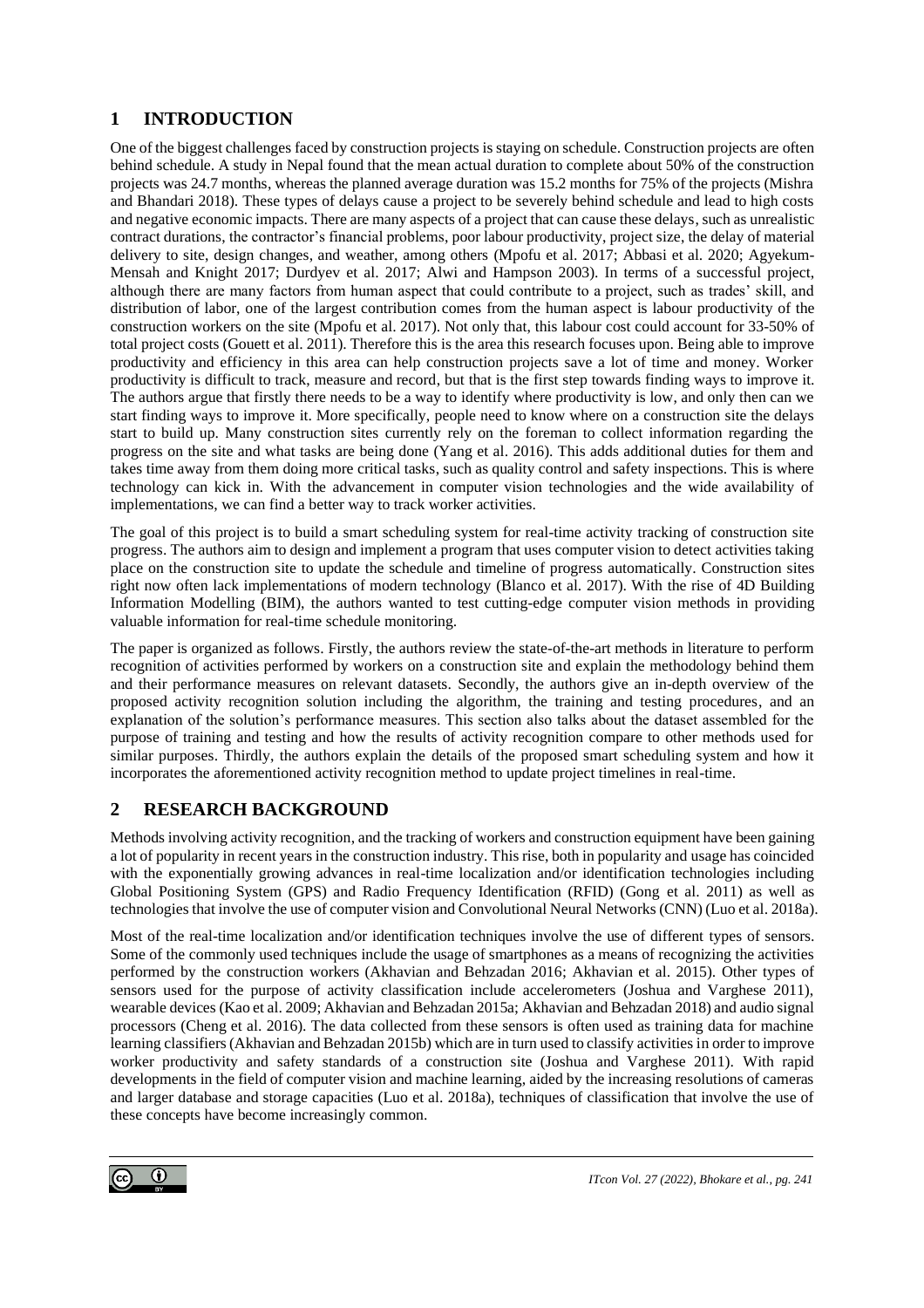## **2.1 Current activity classifiers used for construction sites**

### **2.1.1 Bag-of-video-feature-words and Bayesian network models**

The Bag-of-Video-Feature-Words (BoF) method (Gong et al. 2011) has been one of the most successful methods proposed for the purpose of activity classification on construction sites (Yang et al. 2016). This method consists of two main stages: the learning stage and the recognition stage. The learning stage of the method involves modeling image sequences using an operator proposed by Laptev (Laptev 2005), conducting feature detection and representation, and performing vector quantization using k-means clustering for generating a Codebook. This stage also involves learning the model using two different approaches, namely, Naïve Bayesian classifier and probabilistic Latent Semantic Analysis (pLSA). The recognition stage involves applying the learned action model to classify test data into activities performed by workers. This method was tested on two video datasets, a dataset of backhoe actions (3 activities, 150 videos) and a dataset of worker actions (5 activities, 300 videos). The method managed to achieve an average accuracy of activity classification in the range of 73.6%-79% and was able to perform activity recognition on a new video in about 0.6s. Another caveat of this feature was that it was able to overcome commonly faced problems in activity recognition such as occlusion, newly presented angles and changing video resolutions. However, this method does not cover scenarios in which multiple actions are being performed in the video clips.

### **2.1.2 Dense trajectories**

The Dense Trajectories model is built on the Bag-of-Video-Feature-Words model. One of the major differences between the two methods is that the dense trajectories method uses dense trajectories method (Wang et al. 2011) to model videos as compared to the spatial-temporal features used in the Bag-of-Video-Feature-Words model. Three types of descriptors which include Histograms of Oriented Gradients (HOG) (Dalal and Triggs 2005), Histogram of Optical Flow (HOF) (Laptev et al. 2008) and Motion Boundary Histograms (MBH) (Dalal et al. 2006) are computed along these dense trajectories. The features extracted along the dense trajectories are subsequently mapped to a codebook, similar to the Bag-of-Video-Feature-Words model. The codebook is generated via the means of k-means clustering algorithm. Lastly, activity classification occurs with the help of a non-linear Support Vector Machines (SVM). The dataset used for the training of the model consists of 11 activities and a total of 1,176 video clips. The dataset consists of both fine-grained and course-grained actions. Based on training and experimental results, the average per class accuracy for each descriptor HoG, HoF, MBH is 40%, 49%, 56% respectively, and it is 44% on average for all the descriptors combined.

### **2.1.3 Two-stream ConvNets**

The two-stream ConvNets method utilizes Temporal Segment Networks (TSN) (Wang et al. 2016) to perform activity recognition on construction sites (Luo et al. 2018b). The method consists of four steps. The first step involves tracking the workers and drawing bounding boxes around them. MDNet (Hong et al. 2015). A single object tracking algorithm (SOT) is used to track workers in order to create temporally and spatially cropped videos. A unit of activity is deemed to be 3 seconds long. The second step focuses on extracting the spatial and temporal stream segments. Temporal streams are obtained using FlowNet 2.0 (Ilg et al. 2017) which estimates optical flow. The third step is to classify the activities with the assistance of two-stream ConvNets such as TSNs. The last step involves fusing the recognition results from spatial and temporal streams to obtain activity estimates. The dataset used for training and testing purposes consist of 16 activities in total and 1,055 clips. In terms of the average accuracy, the method outperforms the Bag-of-Video-Feature-Words and Dense Trajectories methods, resulting in an 80.5% accuracy (average of 80.8%, 79.6%, and 81.2% for three splits). The average computation time for activity classification is given in Table 1.

| <b>Object tracking with MDNet</b>                     | $2.53$ frames/s          |
|-------------------------------------------------------|--------------------------|
| <b>Stream creation with FlowNet 2.0</b>               | 11.30s per activity unit |
| <b>Activity recognition with the spatial ConvNet</b>  | 0.87s per activity unit  |
| <b>Activity recognition with the temporal ConvNet</b> | 0.79s per activity unit  |

*Table 1. Average computation time for two-stream ConvNet method*

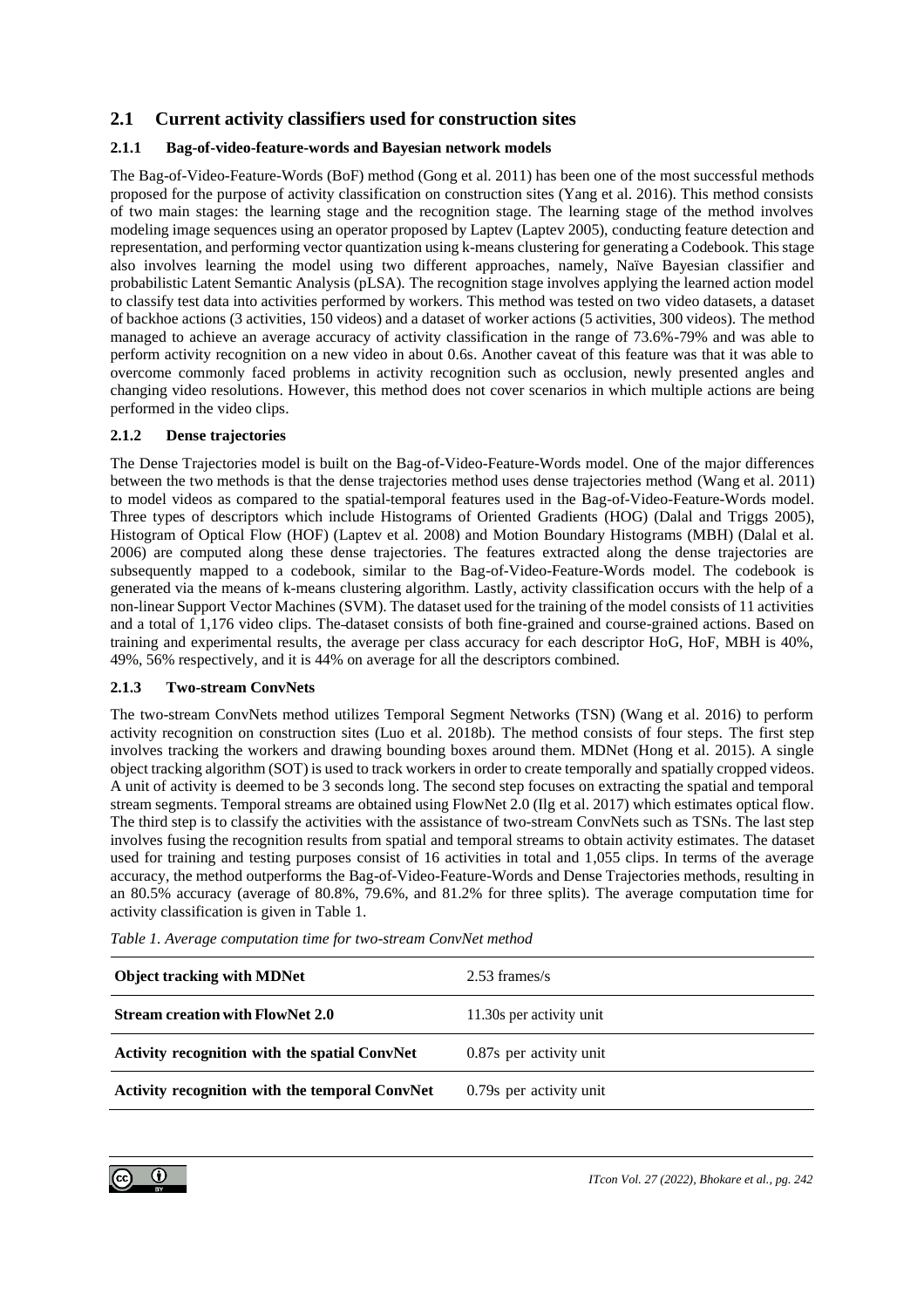### **2.1.4 Three-stream CNN Model**

The three-stream CNN model expands upon the idea of a two-stream approach with the addition of a third stream. The three streams are: (1) RGB stream which is used to understand spatial streams and used to identify specific background or instruments related to the activities; (2) Optical flow stream which captures temporal worker motion information from video clips; and (3) Gray streams which are used to examine edge information of moving objects and enable them to be separated into the spatial and temporal sections. The dataset used for training and testing purposes consists of 3 activities. The classification precision values for the three activities are 91%, 92%, and 100%, respectively. The average accuracy of classification using this method is about 85%.

## **3 METHODOLOGY**

In this section, the authors talk about the activity classifier that is developed using YOLOv3 and how we designed a dataset in order to test this activity classifier. Furthermore, the authors train the methodology on our dataset and compare the test results to activity classifiers that use comparably-sized datasets. The purpose of this section is to gauge whether the proposed method can: (1) accurately identify the correct construction activity being performed; (2) provide activity classification in real-time; and (3) outperform existing activity classifiers trained on datasets pertaining to construction activities.

## **3.1 You only look once (YOLOv3)**

You only look once (YOLO) is a state-of-the-art, real-time object detection system (Redmon and Farhadi 2018). YOLOv3 (Ver. 3) consists of two parts: (1) Darknet-53, a 53-layer network for performing feature extraction; and (2) 53 additional layers stacked onto Darknet-53 for the purpose of detection.

YOLO works by splitting up the image into a grid. Within each region of the grid, the CNN predicts the probability of the bounding box for each of the classes. One reason why the authors wanted to use YOLO as opposed to other object detection methods is because that it is very fast and efficient. As its name suggests, the algorithm only needs to look at the image once to make a prediction. Although this comes at a slight cost in accuracy and precision, that is not as critical in our context because very accurate bounding boxes around detection results are not essential. Speed is more important for our application to detect real-time images from a surveillance camera, which mostly has frame rates of around 30 frames per second (FPS), which can be handled by YOLO.

## **3.2 Data collection**

In order to test the performance of the activity classifier and also assure that the subsequent results would help in designing the smart scheduling system, a dataset was collected and prepared. The primary criterion was to include a range of different activities that demonstrate the variety of steps that take on a construction site to complete a construction operation. Excavation was selected as a representative activity in the initial preparation stage. Screeding was selected as a representative activity in creating the base of the building. And brick laying was selected as a representative activity to construct the main exterior structure. In addition, carpentry work was selected as a representative activity that goes on around the site. All except excavating are human activities. To create the dataset, the authors first searched for videos on YouTube that included each of our activities. The summary of videos accumulated for the purpose of training and testing the classifier are shown in Table 2.

| <b>Activity</b>    | Number of clips | Mean<br>$clip$ length $(s)$ | Standard<br>deviation(s) |  |
|--------------------|-----------------|-----------------------------|--------------------------|--|
|                    |                 |                             |                          |  |
| <b>Excavating</b>  | 20              | 10.8                        | 5.5                      |  |
| <b>Screeding</b>   | 20              | 9.5                         | 3.4                      |  |
| <b>Bricklaying</b> | 20              | 8.9                         | 3.7                      |  |
| Carpentry          | 20              | 8.1                         | 3.5                      |  |

The proposed data on average has 20 videos for each activity, with a mean clip length of 9.3s and standard deviation of 4.1s. One of other criteria was to have a dataset that was comparable to datasets used in previously proposed activity classifiers trained specifically to perform activity recognition on construction sites. Table 3 shows a comparison of our dataset versus the ones used in other activity classifiers for construction activities.

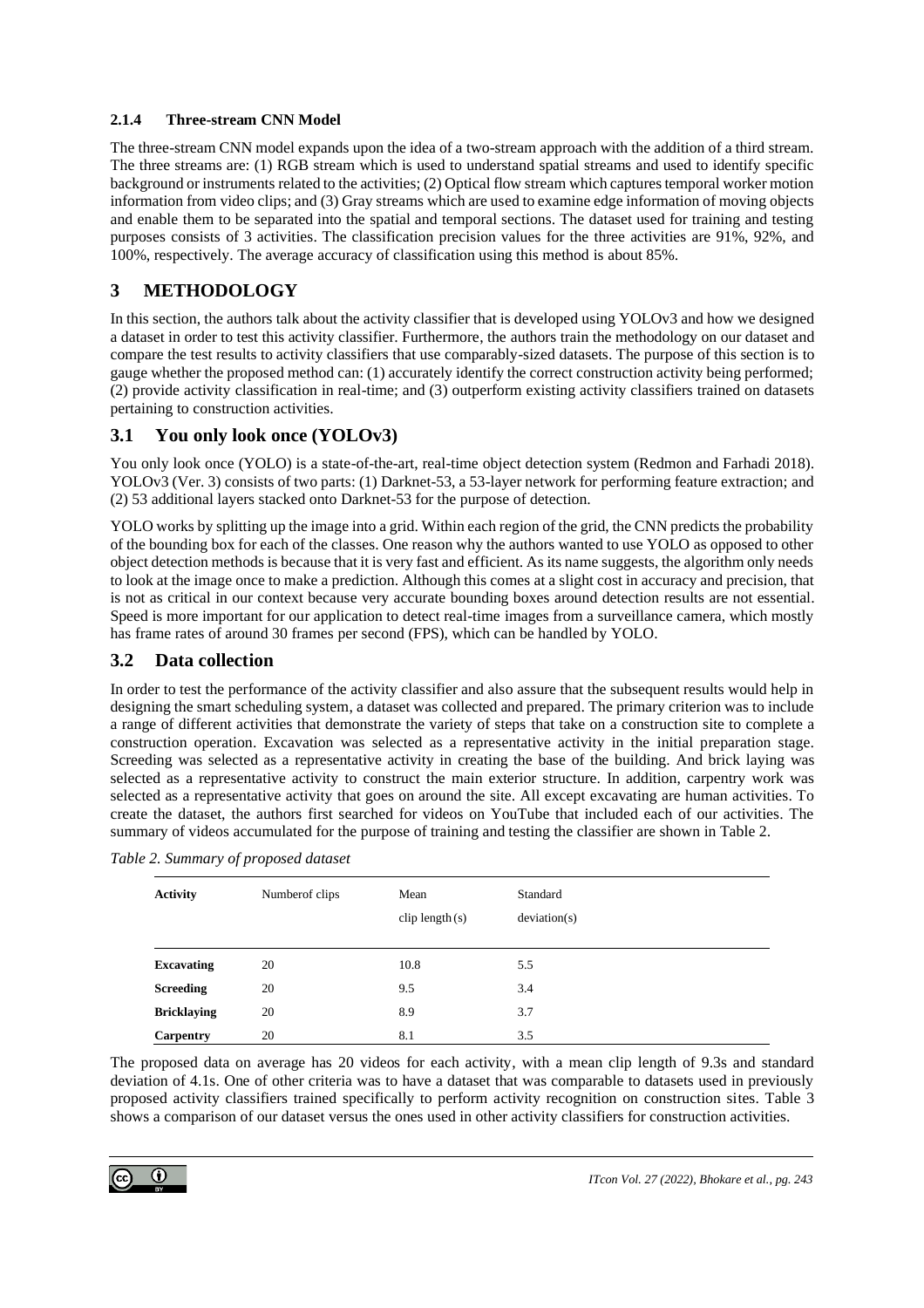| <b>Method</b>                       | Number of  | Number of clips | Average clips | Average length |
|-------------------------------------|------------|-----------------|---------------|----------------|
|                                     | activities |                 | per activity  | of $clip(s)$   |
| Gong et al. $(2011)$ (Dataset II) 5 |            | 300             | 60            |                |
| Yang et al. (2016)                  | 11         | 1176            | 107           | 6.8            |
| Luo et al. (2018a)                  |            | 654             | 218           | 8.8            |
| Luo et al. (2018b)                  | 16         | 1055            | 66            | 3              |
| Ours                                |            | 80              | 20            | 9.3            |

*Table 3. Comparison of proposed dataset and existing datasets*

## **3.3 Dataset**

The dataset we built consists of 4 classes: Excavating, Concrete Screeding, Brick Laying, and Carpentry (Figure 1). Once the videos are collected, every 3rd frame from each of these videos are extracted. Because for most of our videos, there was only a significant change in movement after every 3rd frame because of the frame rate and type of activity. Getting all the frames of a 7 second video would give us around  $7\times30 = 210$  frames. There would be too many redundant frames and this would lead to unnecessary extra cost to annotate and label. By taking every  $3<sup>rd</sup>$  frame, we get around  $7 \times 30 / 3 = 70$  frames for each video. The authors then labeled the class and annotated the bounding boxes for each of these frames. Once the annotated frames for each activity are developed, we used an 80-20 split to get the training and testing sets. For each activity, 80% of the frames are used for training, and the remaining 20% are used for testing in YOLO. Lastly, a TXT file with the paths to each of images was created, so that YOLO learns where to look for each image, and its corresponding annotations.



*Figure 1. Example activities in prepared dataset*

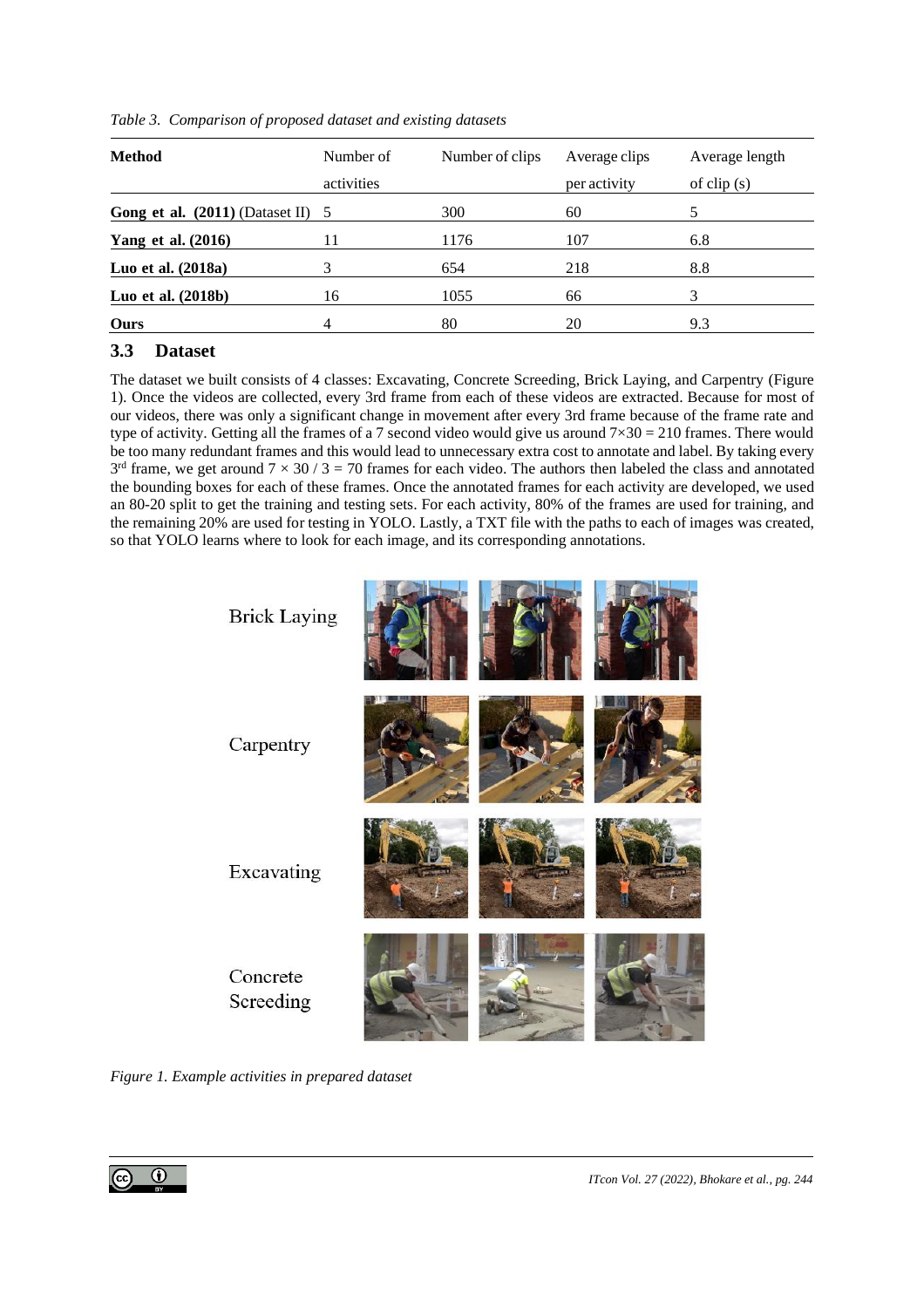## **3.4 Developing our YOLOv3 classifier**

The first step in developing the classifier involved the splitting of the dataset into training and testing sets for which we used an 80-20 split. Each training video was passed through a script that splits the video into frames. For the purpose of the dataset preparation, the authors selected every 3rd frame and discarded the other two. Each frame was individually labelled and a TXT file of the same name as the frame was created for each corresponding frame, including the class and the bounding box coordinates. In order to perform training on the dataset, few changes needed to be made to the YOLOv3 configuration file (yolov3.cfg) and the text files that are used for training, including:

- Number of filters = (Number of classes  $+5$ )  $*$  3
- *•* train.txt, a TXT file containing the file paths of the training frames
- *•* test.txt, a TXT file containing the file paths of the testing frames
- *•* obj.names, a file containing a list of all the classes
- obj.data, a file containing number of classes and the file paths of train.txt and test.txt files

Along with the modified configurations, the following information is also required:

- Pre-trained convolutional weights
- *•* A configuration file containing the layers present in YOLOv3

A flowchart of the training procedure is given in Figure 2



*Figure 2. Processing of training process to obtain weights file*

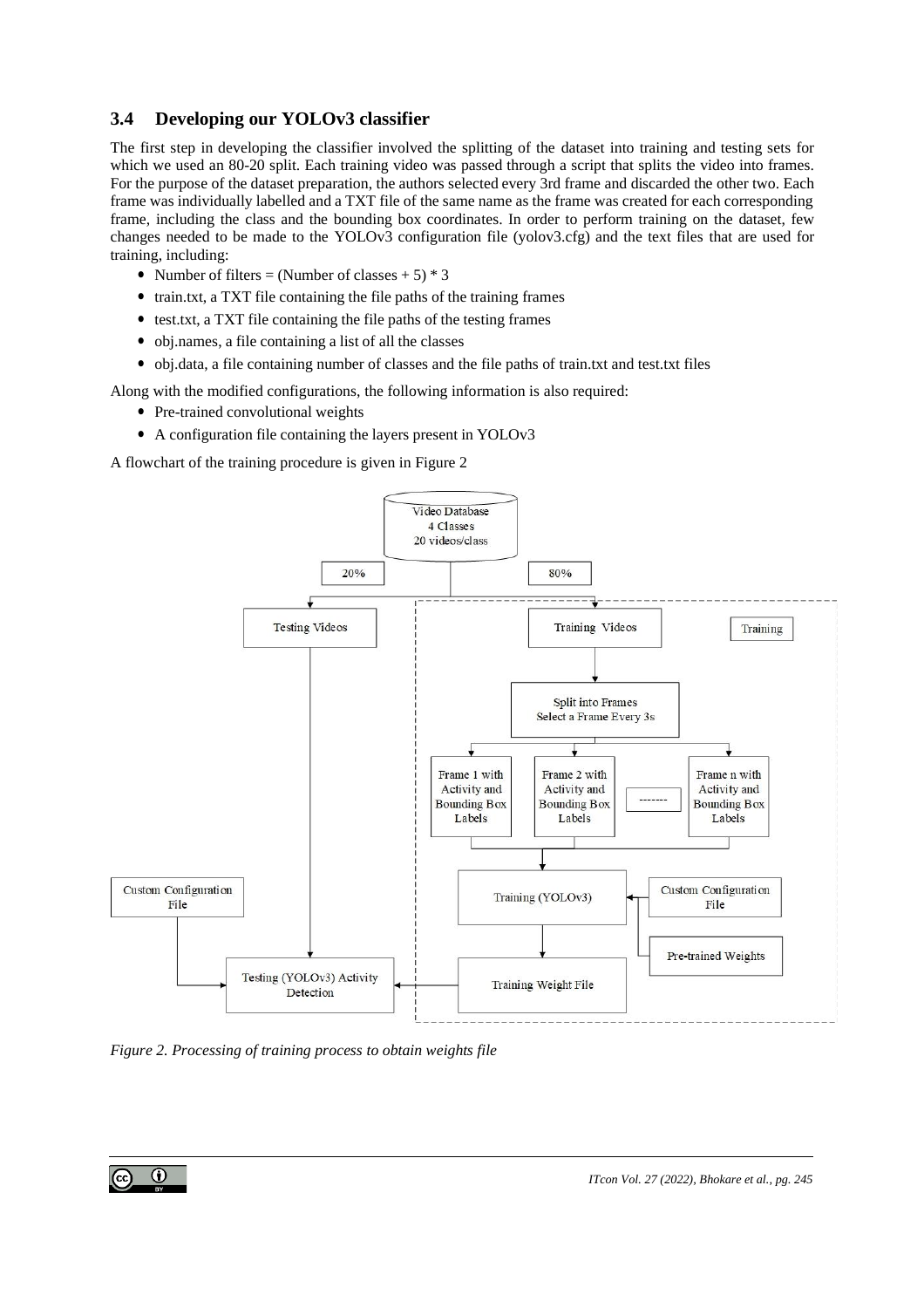## **3.5 YOLO results and comparison**

The training and object detection algorithms were run on a Google Colab Notebook with the following specifications:

- *•* OS: Ubuntu 18.04.3 LTS (64 bit)
- *•* CPU: Intel(R) Xeon(R) @ 2.20GHz
- *•* CPU RAM: 12GB
- *•* GPU: Nvidia Tesla K80
- *•* GPU RAM: 12GB GDDR5

The authors ran training for up to 11000 iterations with each iteration taking 13-18 seconds. The results from the iterations are shown in Table 4. Using the testing set, the detection time was 63.0 seconds for 564 images in the testing set. It demonstrates a detection rate of 29/564 = 51ms per image. This results in a frame rate of 19FPS. This would be usable with surveillance cameras that usually operate at 30FPS. As discussed before, the authors don't need to view every frame of the video feed. Taking into account the additional computational overhead of our smart scheduler, this would be feasible for a construction site application. Figure 3 demonstrates a successful detection for carpentry activity (9,440 iterations).

| <b>Iterations</b> | mAP   | Precision | Recall | F1    |
|-------------------|-------|-----------|--------|-------|
|                   |       |           |        | Score |
| 9440              | 60.28 | 82        | 49     | 61    |
| 8580              | 43.58 | 97        | 27     | 42    |
| 9720              | 43.14 | 69        | 43     | 53    |
| 9860              | 57.21 | 66        | 48     | 56    |
| 10000             | 55.50 | 75        | 49     | 59    |
| 10140             | 45.48 | 71        | 38     | 48    |
| 10280             | 47.28 | 66        | 38     | 48    |
| 10420             | 43.89 | 73        | 40     | 52    |
| 10560             | 48.87 | 72        | 45     | 55    |
| 10700             | 57.64 | 60        | 50     | 54    |
| 10840             | 33.83 | 35        | 40     | 38    |
| 10980             | 44.31 | 72        | 38     | 50    |

*Table 4. Results for different iterations based on Equation (1) – (3)*



*Figure 3. Successful detection of carpentry activity (9440 iterations)*

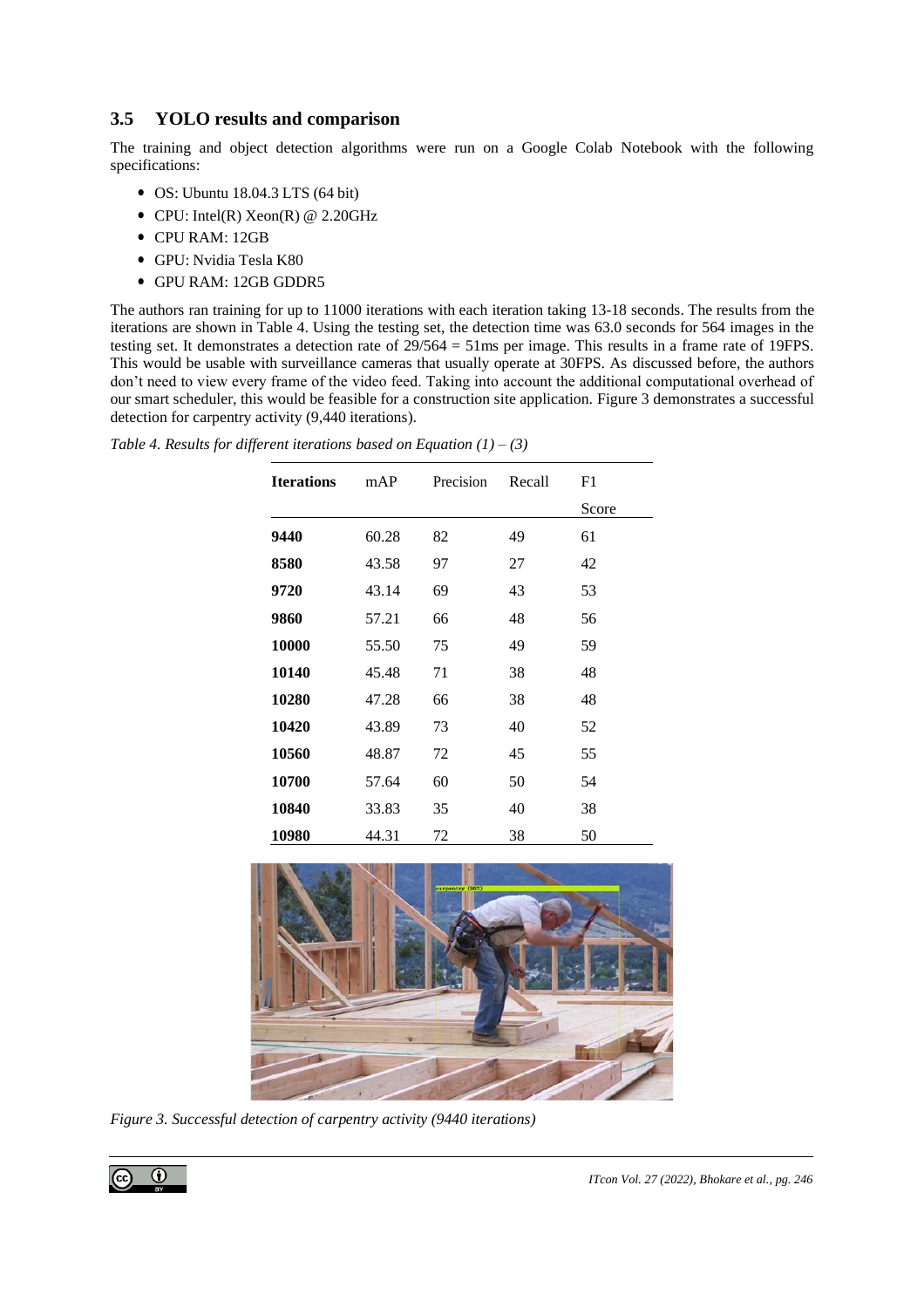In Table 4, the authors showed results for the detection on the dataset with various metrics. However, the authors want to identify which metric is most meaningful for our application.

$$
Precision = \frac{True \; Positives}{True \; Positives + False \; Positives} \qquad (1)
$$
\n
$$
Recall = \frac{True \; Positives}{True \; Positives + False \; Negatives} \qquad (2)
$$
\n
$$
F1 = 2 * \frac{Precision * Recall}{Precision + Recall} \qquad (3)
$$

For instance, having higher number of false positives (FP) would decrease the precision. A high number of FPs means we are detecting objects as a certain activity, when in fact that activity is not taking place in those objects. To a construction manager, this would look like more work is being done on the site than what is actually taking place. The result is the work would seem ahead-of-schedule whereas it may not. Succeeding tasks may therefore be scheduled before they should be and this would cause inefficiencies.

On the other hand, having a high number of false negatives (FNs) would decrease the recall. A FN happens when we don't detect an activity that is actually taking place. Certain tasks being done on the site may not be detected as they should be. And this would therefore make it seem like the work is behind schedule, when in fact, the work may be on track.

The balance between Precision and Recall is given by the F1 Score. In this research, the authors want to minimize FPs; the cost of misinformation from a FP is greater in comparison to a FN. Minimizing the FPs means looking for a higher precision value, while still making sure that the F1 Score is acceptable. The best result that is obtained on our dataset as seen in table 4 was at 9440 iterations. At this level, the authors have the highest mAP and F1 Score, while also having the second highest precision. Additionally, this level also has the second highest recall. For this iteration level, Table 5 shows the results for each class. Then our results are compared to that of other state-of-the-art models (Table 6). These are the same papers as those shown in Table 3.

*Table 5. Results for each class at 9440 iterations*

| <b>Class</b>            | Precision (%) |
|-------------------------|---------------|
| <b>Excavating</b>       | 76.56         |
| <b>Cement Screeding</b> | 93.75         |
| <b>Brick Laying</b>     | 81.54         |
| <b>Carpentry</b>        | 61.97         |

#### *Table 6. Comparison to other models*

| <b>Method</b>        | Average Accuracy (%) |  |
|----------------------|----------------------|--|
| Gong et al. (2011)   | 79                   |  |
| Yang at al. $(2016)$ | 59                   |  |
| Luo et al. (2018a)   | 85                   |  |
| Luo et al. $(2018b)$ | 81                   |  |
| Ours                 | 78                   |  |

## **4 SMART SCHEDULE MONITORING**

In this section, the authors demonstrate how we use the proposed activity classifier to perform smart schedule monitoring of construction projects. The purpose of the section is to: (1) demonstrate the concept of smart schedule monitoring; (2) explain how the proposed activity classification method can aid in the process of smart schedule monitoring; and (3) gauge whether this method of activity monitoring is feasible to implement on construction sites.

### **4.1 Distribution into project phases**

The construction activities for the activity classifier were chosen keeping in mind that a construction project involves different phases and activities following certain precedence relationships. The four activities chosen for

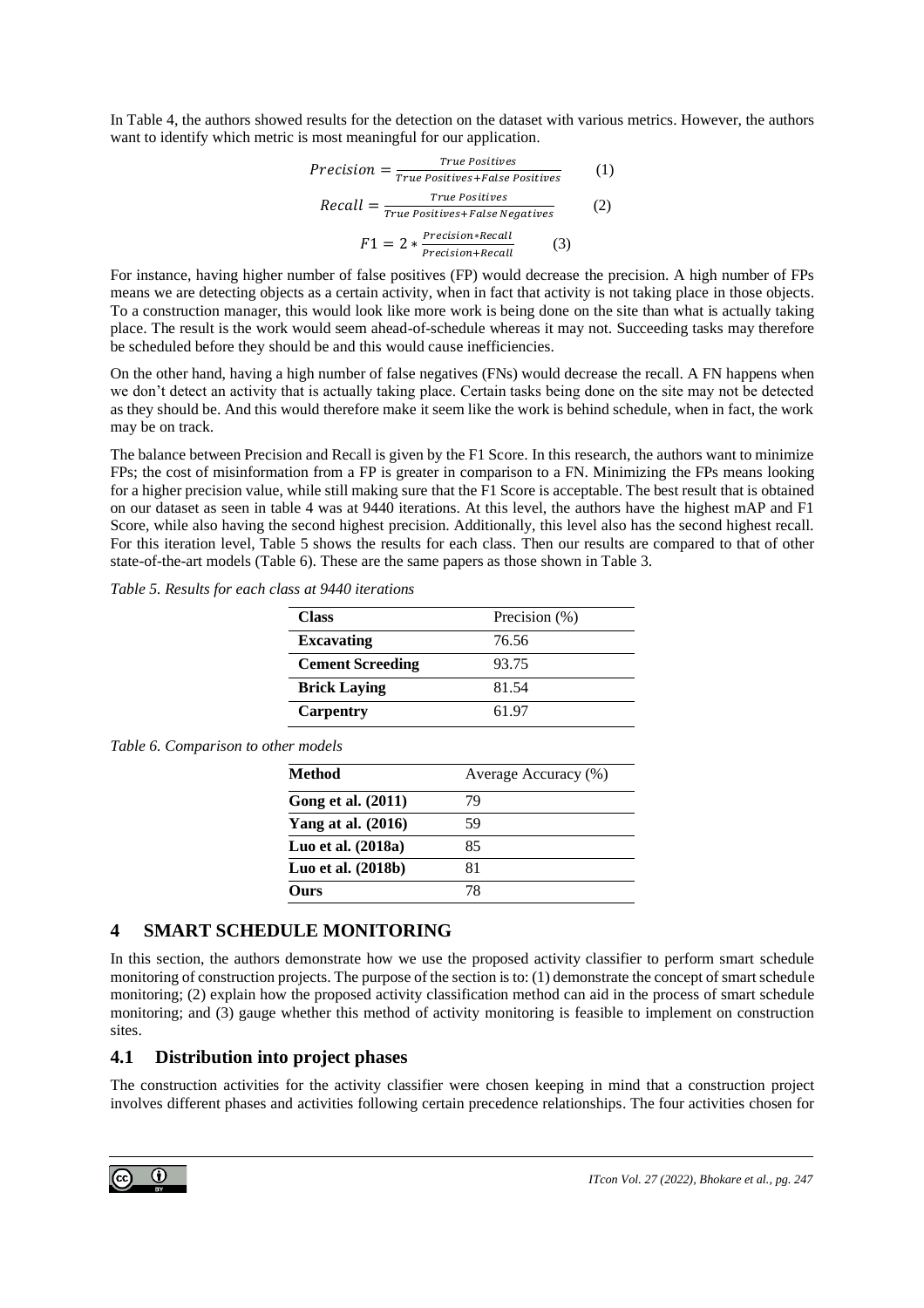the dataset were Excavating, Carpentry, Bricklaying and Cement screeding, respectively. For the purpose of the schedule monitoring system, the authors distributed the activities into three phases as shown in Table 7.

*Table 7. Distribution of activities into construction phases*

| <b>Phase 1</b> | <b>Phase 2</b>                  | <b>Phase 3</b> |
|----------------|---------------------------------|----------------|
| Excavating     | Carpentry<br><b>Bricklaying</b> | Screeding      |

Once the phases of the construction project were defined, the next step was to represent this information in the form of a Gantt Chart (Maylor 2001). As shown in Figure 4, the construction project is divided into 3 phases. Each task has a certain time period assigned to it. The number below each period of task completion represents the number of workers assigned to the task. This information is provided by the project manager at the beginning of the construction project.



*Figure 4. Example of Gantt Chart showing different phases of project*

## **4.2 Merging the two concepts**

Now that: (1) the tasks are represented in terms of a timeline; and (2) the tasks being performed on the site can be identified using the proposed activity classifier, the next step in the process is to combine the two concepts. Firstly, the video feed from the camera placed on the construction site is passed to the activity classifier. The activity classifier then determines what activity is being performed in the clip and how many workers are performing the task. Once we know the task being performed, this information along with the original project timeline is fed into the smart schedule monitoring system to update the start and finish times of the project automatically and accordingly adjust the schedule of the project. A flowchart of this process is carried out as shown in Figure 5.



*Figure 5. Flowchart of Smart Schedule Monitoring*

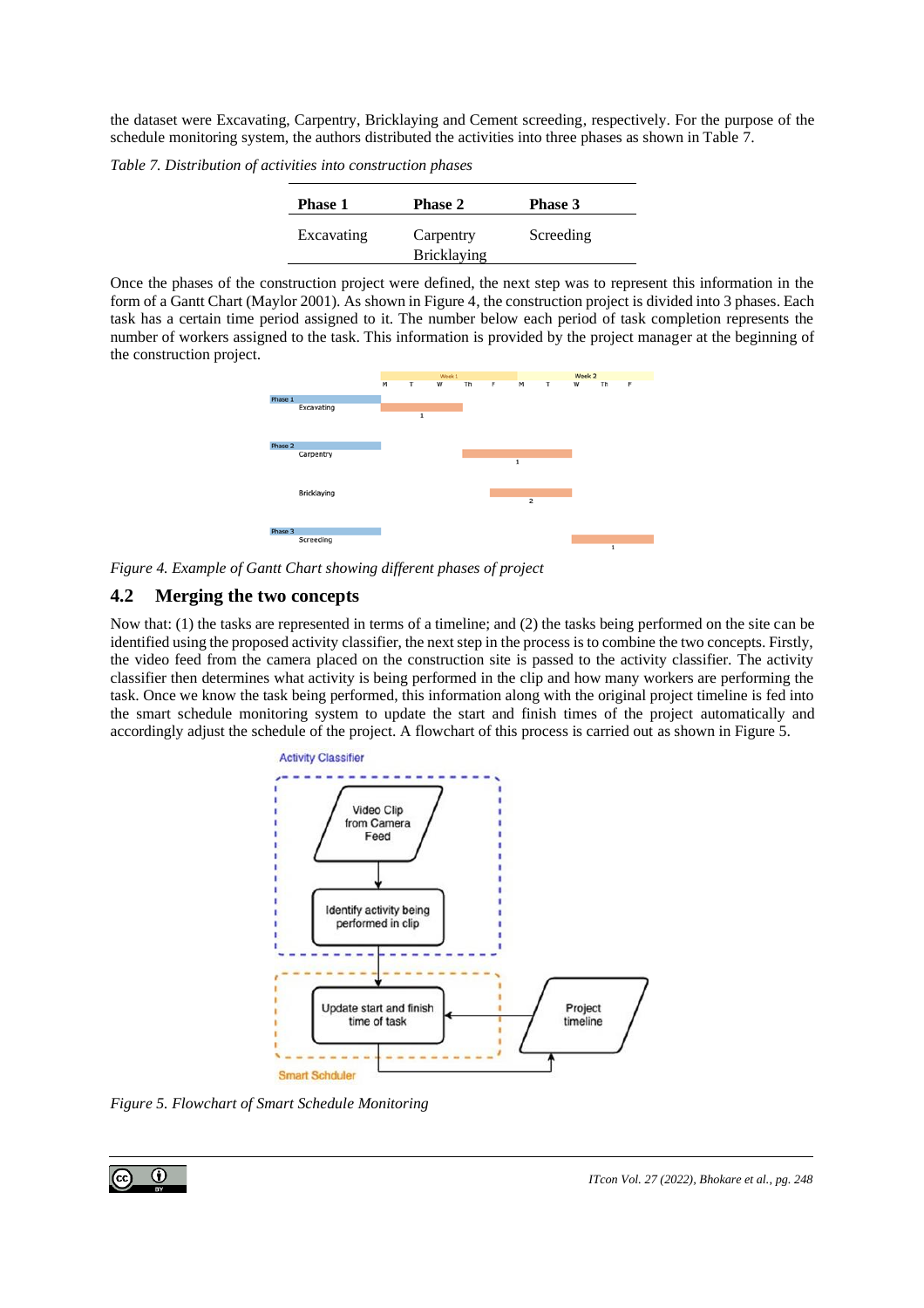Figure 6 shows an example in which start and finish times are updated based on what activity is detected on the video camera feed. The current state in the timeline is represented by the dashed line. In this scenario Phase I (Excavating) and Phase II (Carpentry) were detected to be on time and updated on the Gantt Chart, represented by the green markings below the activity bars. However, on the current time stamp, the activity detected is bricklaying (Phase II), not screeding (Phase III) as expected. Based on this detection, the timeline is now updated to reflect a new finish time for bricklaying as shown by the extended task line for the bricklaying activity. The scheduler also updates the start time for the task of screeding. The number of workers detected is also one, and this is reflected on the project timeline thus helping the project manager to reallocate resources accordingly.



*Figure 6. Example of updating start and finish times*

# **5 DISCUSSION**

The application that was developed in this paper is very versatile in that many additional features and improvements can be added to it. With a basic setup and understanding of the current model, there are many changes that can be made to further increase the potential of such an application. A goal of many software development is to be configurable to each user's needs. Currently, our implementation is very fixed in terms of the classes that it can detect and ways in which it can be used.

## **5.1 Activity classifier**

As shown in Table 3, our dataset is still smaller than most other datasets. Although our average clip length is longer in comparison to others', it has fewer number of clips. This means that there isn't much variety in the video clips and that could reduce the amount of learning that YOLO can do from these images. The longer length of our clips doesn't necessarily help, because the activity taking place is just being repeated more often, resulting in very similar frames. Having more video clips, and hence, more frames would help improve the results.

Building our dataset based on YouTube videos proved challenging itself. It was even harder to find videos in which multiple activities were taking place. Therefore, our dataset didn't contain images where multiple activities are labeled in the same frame. This limits the learning that YOLO can do. The situation where more than one activity occurs has not been tested due to the lack of available images of that sort.

## **5.2 Smart scheduler**

The smart Scheduler is fully usable on it's own. However, most major construction projects rely on a centralized Building Information Modelling (BIM) systems. These are 4D visualization applications that are used to show the progress of a construction site in 3D over time.

It allows project managers to understand how progress is expected to occur on the site and is referred to throughout the construction project. Being able to integrate the scheduler with it would be a very useful goal. It would allow automatic updates to the BIM system's progress tracking. It would also allow real-time tracking of the progress which previously has been a challenge. A manager would no longer need to manually update progress in order to see progress as it would be updated automatically in real-time.

Additionally, a further level of complexity can be added to the scheduler which allows to track what is being done by each worker specifically. This allows them to be reassigned based on their performance and skills in certain activities. For instance, if a worker is able to complete a specific task faster and ahead of the planned schedule,

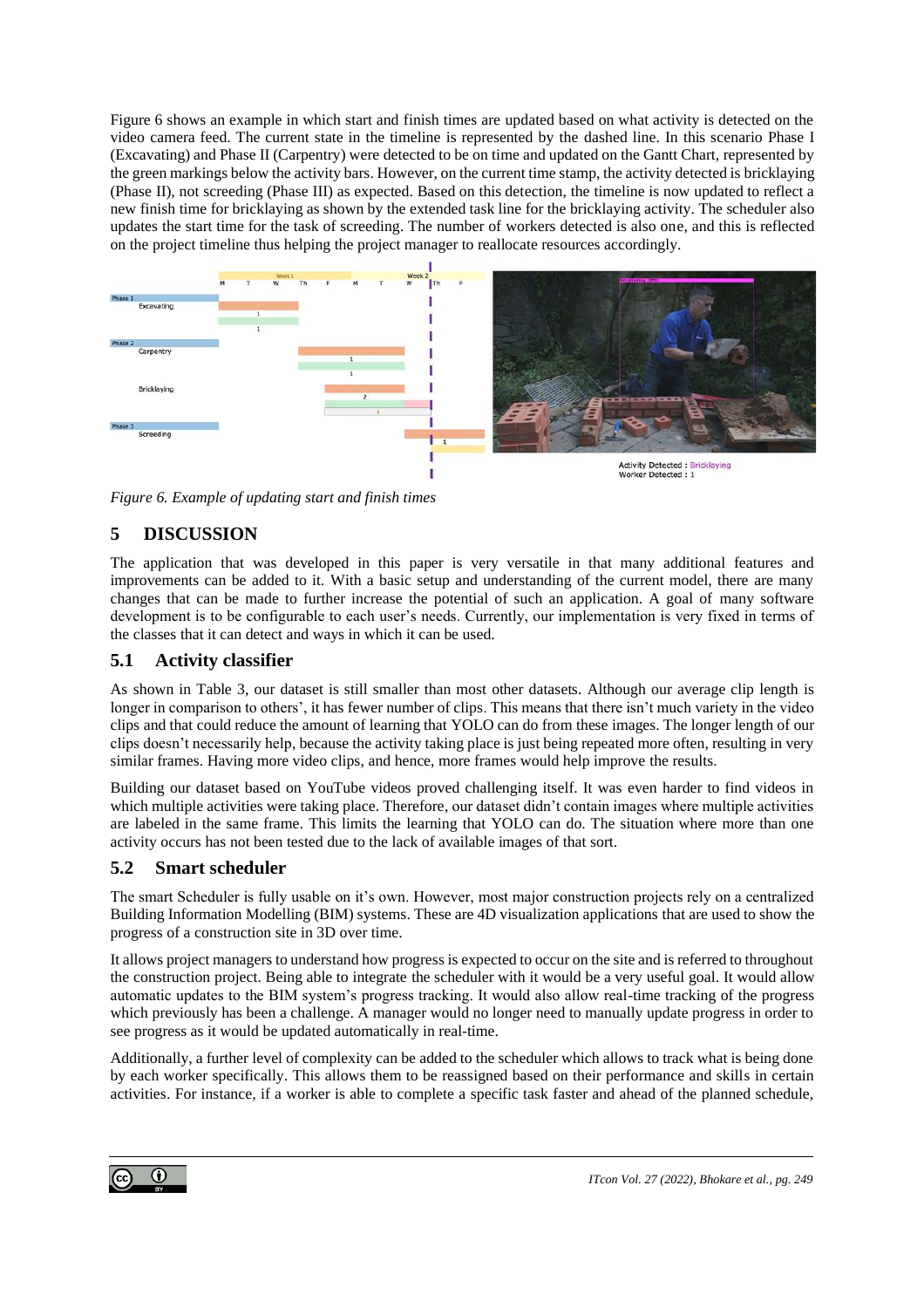they would be considered efficient at that task. The scheduler can then make recommendations on which personnel should work on which tasks.

## **6 LIMITATIONS**

As discussed above, the authors ran training for up to 11000 iterations on the dataset. As shown in Table 4, the result of more training was inconclusive in terms of increasing accuracy. Training for much longer, over 25000 iterations may give us a better view.

Additionally, our dataset consists of un-occluded images for training and testing and so we haven't done testing with occluded images to see how our model reacts in that scenario. However, even if the authors had occluded images, YOLO itself isn't very good out-of-the-box to deal with occlusion.

The smart schedule monitoring is currently also limited to detecting classes that are predefined. These classes don't automatically match the activities being trained by YOLO. YOLO takes in a file with a list of all the classes. This file could also be used to update the list of available activities for the schedule monitoring, in which the manager can choose to use.

# **7 CONCLUSION**

As seen in our results section, our dataset, although with its issues, has been successful in helping us train and build a model that can be used for activity classification on a construction site. The authors have further enhanced the usage of these detections by using them to predict, track and update the progress that is being made on the construction site. By allowing project managers to see real-time changes to the progress being made, they can much more quickly and easily find ways to reallocate labor and other resources to keep projects on track.

By creating such a system where data is collected real-time, we can help all stakeholders of the project monitor the progress more easily. This includes the workers themselves. They can see if at their current productivity, they will be able to complete the task on time. This allows workers to be more mindful and aware of their progress. It can also help alleviate them from having to be told to speed up their work as they have access to this information themselves.

Most importantly, this solution will help identify delays as they start to develop. As soon as a delay is detected in the smart schedule monitoring system, managers can be notified and they will be able to see what the problem is, and then decide on how they can fix it. This will help prevent inefficiencies on the site as soon as they occur and let them be addressed immediately. That is where real-time tracking is useful and value adding.

The implication of a reduction in construction delays can be very significant. It would lower costs for the firm such as by reducing labour hours needed and decreasing the tool and equipment leasing expenses. These all can amount to a large part of construction costs (Gouett et al. 2011). This would be an important investment for firms to help them reduce these costs. There would also be positive economic impact and environmental impact. According to the World Green Building Council (WGBC), the construction processes account for about 11% of global carbon emissions (Council 2019). Reducing the time spent in construction means a reduction in transportation of materials and less waste as well. All of these factors could lead to less pollution and a smaller carbon footprint.

Most construction sites already have surveillance cameras for their security purpose, and integrating this to work with multiple camera video feeds would be important in building a reliable and functional system. Additionally, the data collected from each construction project can be used by the construction company for training and analysis, so that they can improve their workflow in future projects. This data-centric approach is a shift towards the right direction for advancing the technologies used on a construction site.

Integrating our methodology with a BIM software tool would be a very good way for many of these goals to be achieved. It will give managers a much more centralized view of all their project statistics and will automatically make adjustments to the plan based on the real-time progress. By using software like this, project managers will be able to identify causes of delays. Automatic updates of the schedule based on the real-time tracking of activities will aid in management of resources. It will help them in planning and logistics of the project, while reducing costs.

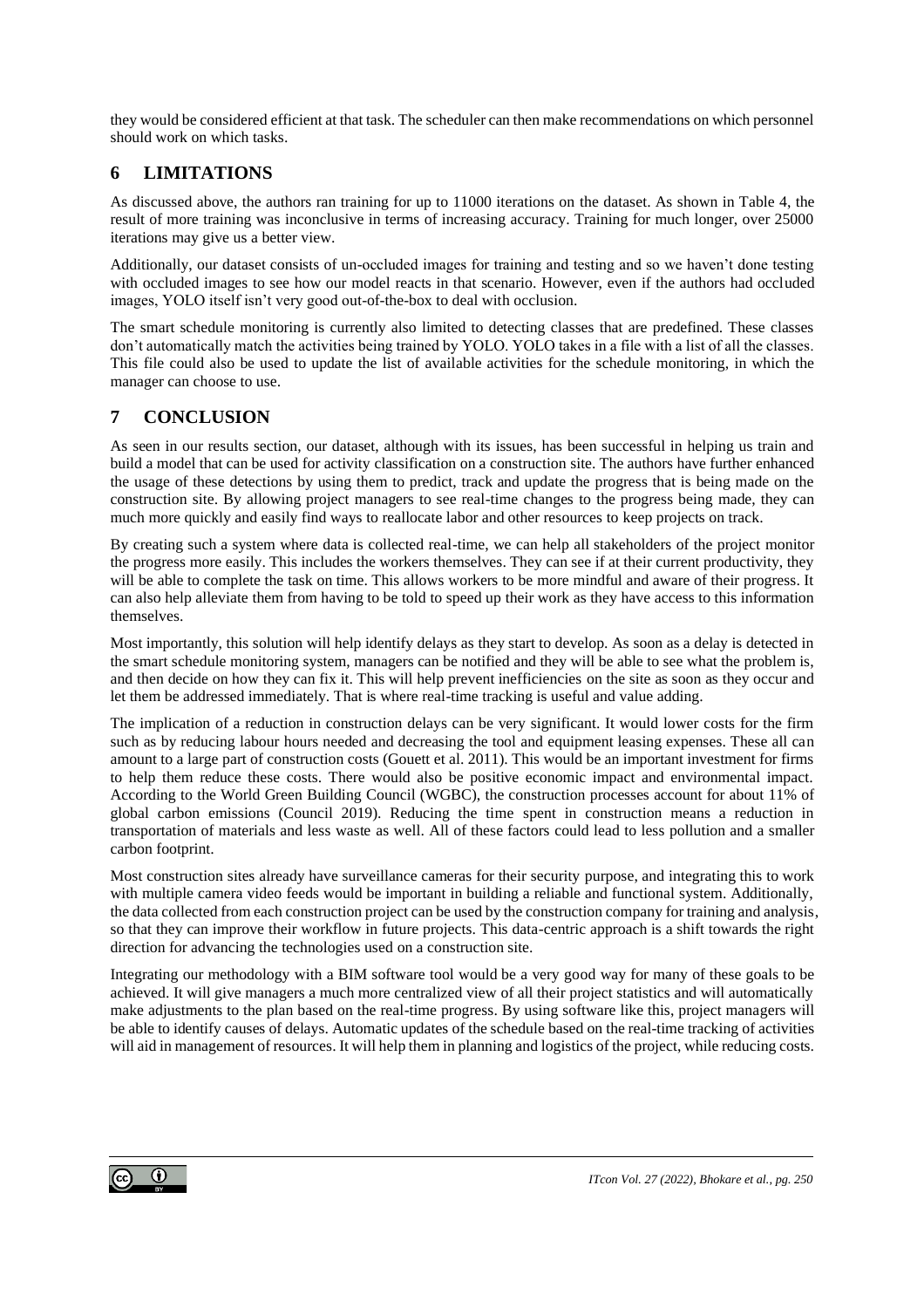### **REFERENCE**

- Abbasi, O., Noorzai, E., Gharouni Jafari, K., and Golabchi, M. (2020). Exploring the causes of delays in construction industry using a cause-and-effect diagram: case study for Iran. *Journal of Architectural Engineering*, 26(3), 05020008.
- Agyekum-Mensah, G., and Knight, A. D. (2017). The professionals' perspective on the causes of project delay in the construction industry. *Engineering, Construction and Architectural Management*.
- Akhavian, R. and Behzadan, A. (2015a). Wearable sensor-based activity recognition for data-driven simulation of construction workers' activities. *In 2015 Winter Simulation Conference (WSC) (IEEE)*, 3333–3344
- Akhavian, R. and Behzadan, A. H. (2015b). Construction equipment activity recognition for simulation input modeling using mobile sensors and machine learning classifiers. *Advanced Engineering Informatics* 29, 867–877
- Akhavian, R. and Behzadan, A. H. (2016). Smartphone-based construction workers' activity recognition and classification. *Automation in Construction* 71, 198–209
- Akhavian, R. and Behzadan, A. H. (2018). Coupling human activity recognition and wearable sensors for datadriven construction simulation. *ITcon* 23, 1–15
- Akhavian, R., Brito, L., and Behzadan, A. (2015). Integrated mobile sensor-based activity recognition of construction equipment and human crews. *In Proceedings of the 2015 Conference on Autonomous and Robotic Construction of Infrastructure*. 1–20
- Alwi, S., and Hampson, K. D. (2003). Identifying the important causes of delays in building construction projects. In *The 9th East Asia-Pacific Conference on Structural Engineering and Construction*.
- Blanco, J. L., Mullin, A., Pandya, K., and Sridhar, M. (2017). The new age of engineering and construction technology. *McKinsey & Company-Capital Projects & Infrastructure*.
- Cheng, C. F., Rashidi, A., Davenport, M. A., and Anderson, D. (2016). Audio signal processing for activity recognition of construction heavy equipment*. In ISARC. Proceedings of the International Symposium on Automation and Robotics in Construction (IAARC Publications),* vol. 33, 1
- Council, W. G. B. (2019). New report: the building and construction sector can reach net zero carbon emissions by 2050
- Dalal, N. and Triggs, B. (2005). Histograms of oriented gradients for human detection. *In 2005 IEEE computer society conference on computer vision and pattern recognition (CVPR'05) (IEEE)*, vol. 1, 886–893
- <span id="page-11-0"></span>Dalal, N., Triggs, B., and Schmid, C. (2006). Human detection using oriented histograms of flow and appearance. *In European conference on computer vision (Springer)*, 428–441
- Durdyev, S., Omarov, M., and Ismail, S. (2017). Causes of delay in residential construction projects in Cambodia. *Cogent Engineering*, 4(1), 1291117.
- Gong, J., Caldas, C. H., and Gordon, C. (2011). Learning and classifying actions of construction workers and equipment using bag-of-video-feature-words and bayesian network models. *Advanced Engineering Informatics* 25, 771 – 782. doi:https://doi.org/10.1016/j.aei.2011.06.002. Special Section: Advances and Challenges in Computing in Civil and Building Engineering
- Gouett, M. C., Haas, C. T., Goodrum, P. M., and Caldas, C. H. (2011). Activity analysis for direct-work rate improvement in construction. *Journal of Construction Engineering and Management* 137, 1117–1124
- Hong, S., You, T., Kwak, S., and Han, B. (2015). Online tracking by learning discriminative saliency map with convolutional neural network*. In International conference on machine learning*. 597–606
- Ilg, E., Mayer, N., Saikia, T., Keuper, M., Dosovitskiy, A., and Brox, T. (2017). Flownet 2.0: Evolution of optical flow estimation with deep networks. *In Proceedings of the IEEE conference on computer vision and pattern recognition.* 2462–2470